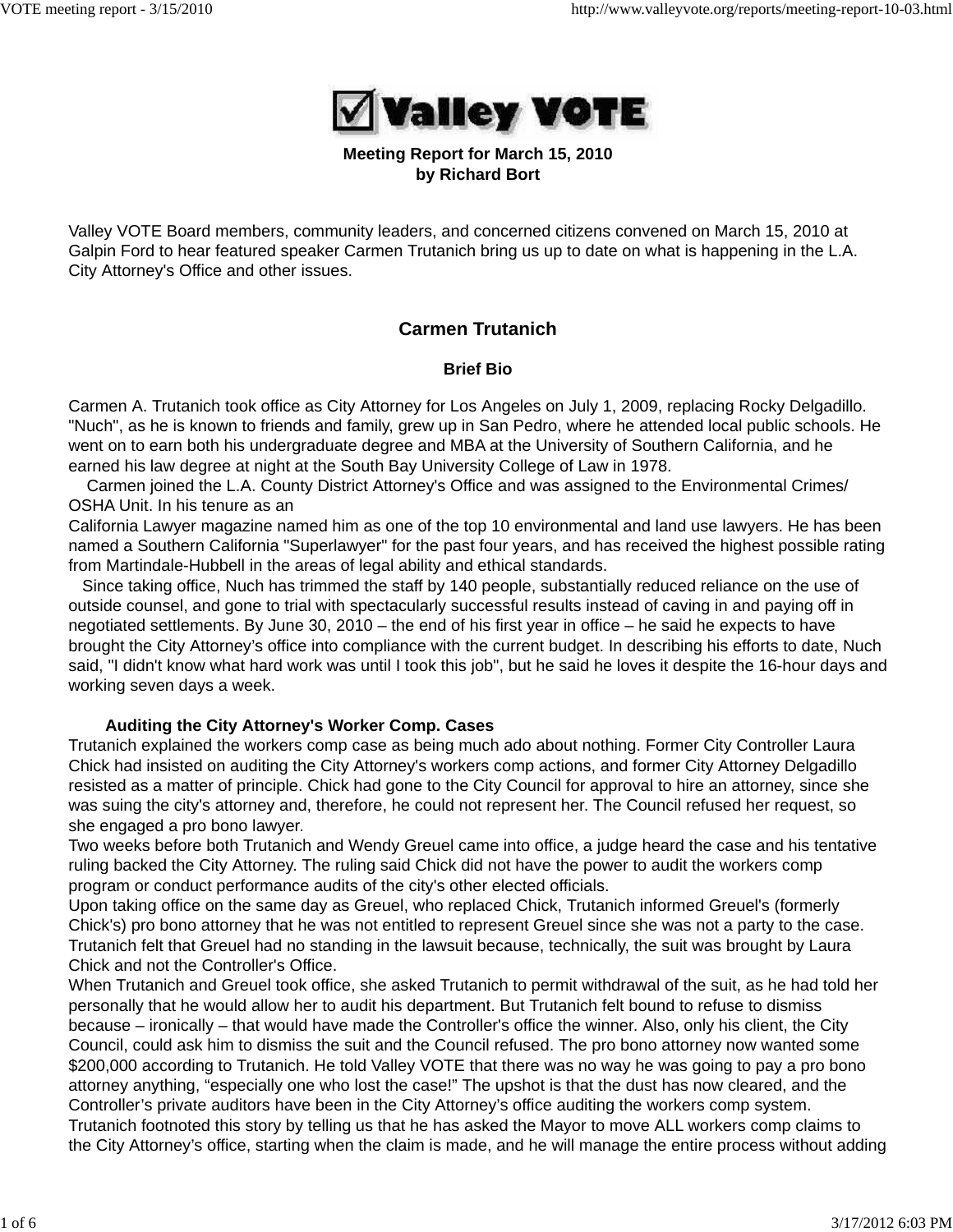any more staff. So far, he said, the mayor has not responded. Somewhat frustratingly, Trutanich said, "We need risk management in this city – there are more unimaginable cases that become workers comp cases than anyone would believe." He pointed out that Los Angeles is no different from a very large business, but "no business would manage its risks as poorly as L.A. does."

In summarizing his department's adherence to the letter of the law Trutanich said, "We've taken some harsh stances and have had some victories. We took the stances because they were the right thing to do."

### **Protecting L.A. Tax Dollars**

Illustrating his toughness in protecting taxpayers, Trutanich told the story of how a driver plowed through a very busy intersection in South L.A. and hit two 17 year-old pedestrians. One was killed and the other severely injured, and the driver didn't stop. The families sued the city for \$12 million for maintaining a dangerous intersection. It seems that one portion of the curb should have been painted red but it was never painted. As a result, a vehicle was parked in that space and partially obstructed the view of the pedestrians. Nuch noted that in prior administrations, the city would have negotiated a multimillion dollar settlement with the families, but he stood his ground. He said that while this case was a terrible tragedy for the two families involved, the only reason the city was named as defendant was that it had deep pockets and the driver of the vehicle could not be found. He instructed his staff to research the situation and found that some 10 million vehicles have passed through that intersection annually in the past 10 years since the city improved the intersection (and forgot to paint the particular curb red). In that time, only 11 accidents occurred in the intersection. Trutanich instructed his staff attorneys to argue the case before the jury vehemently on the basis of facts, not emotions, and the jury returned a verdict in favor of the city.

Trutanich said this case, while tragic for the families, illustrated his insistence on "doing the right thing." He emphasized that he is playing hardball with all cases and taking them to trial instead of settling with taxpayers' money, and his winning percentage is quite high.

As for bringing his office expenses down to meet or beat the budget, Nuch said, "If I can do it, there is no reason why every other department in the city can't do it, too – without layoffs!"

Having a strong backbone is not enough for Nuch Trutanich. He wants the additional tool of being able to convene grand juries and issue subpoenas so that his office can conduct investigations of misdemeanor criminal offenses. State Senator Gil Cedillo is carrying Trutanich's water, having introduced SB 1168 on February 18, 2010. While the bill explicitly says that any such grand jury would not have any power to return an indictment (a power reserved to grand juries convened by the county's District Attorney), SB 1168 would add considerably to the City Attorney's arsenal to investigate cases such as potentially illegal medical marijuana sales.

# **Medical Marijuana shops and the Mexican Connection**

Nuch pointed out the California Health and Safety Code has some very specific provisions about medical marijuana. A review of the Code shows that those provisions include limiting possession or cultivation of limited quantities of marijuana for medical use to "Qualified patients, persons with valid identification cards, and the designated primary caregivers of qualified patients and persons with identification cards...." [Section 11362.775]. This does not empower pot shop employees to possess marijuana, Nuch said. The same Code section permits these qualified patients and designated primary caregivers to "associate within the State of California in order collectively or cooperatively to cultivate marijuana for medical purposes." According to Trutanich, this limits distribution of medical marijuana in California to collectives and co-ops. Moreover, the Code specifically prohibits "any individual or group to cultivate or distribute marijuana for profit." [Section 11362.765]. As Nuch pointed out, "Unless you are a primary caregiver, it is illegal for you to distribute marijuana."

This controversial Code provision has led some to assert that marijuana may not be sold, although a collective or co-op would need cash to pay for seed, water, and other production and distribution costs. Nuch made no bones about it when he emphasized, "My job is to enforce the law as written." He interprets the law to say that storefront pot shops that sell marijuana are illegal unless proven otherwise. The only pot shops that will remain open in L.A. will be true collectives, he said. For example, he told us that he has counseled the Jewish Home for the Aged in Reseda that it could qualify as a collective and thereby legally cultivate marijuana for distribution to its qualified patients.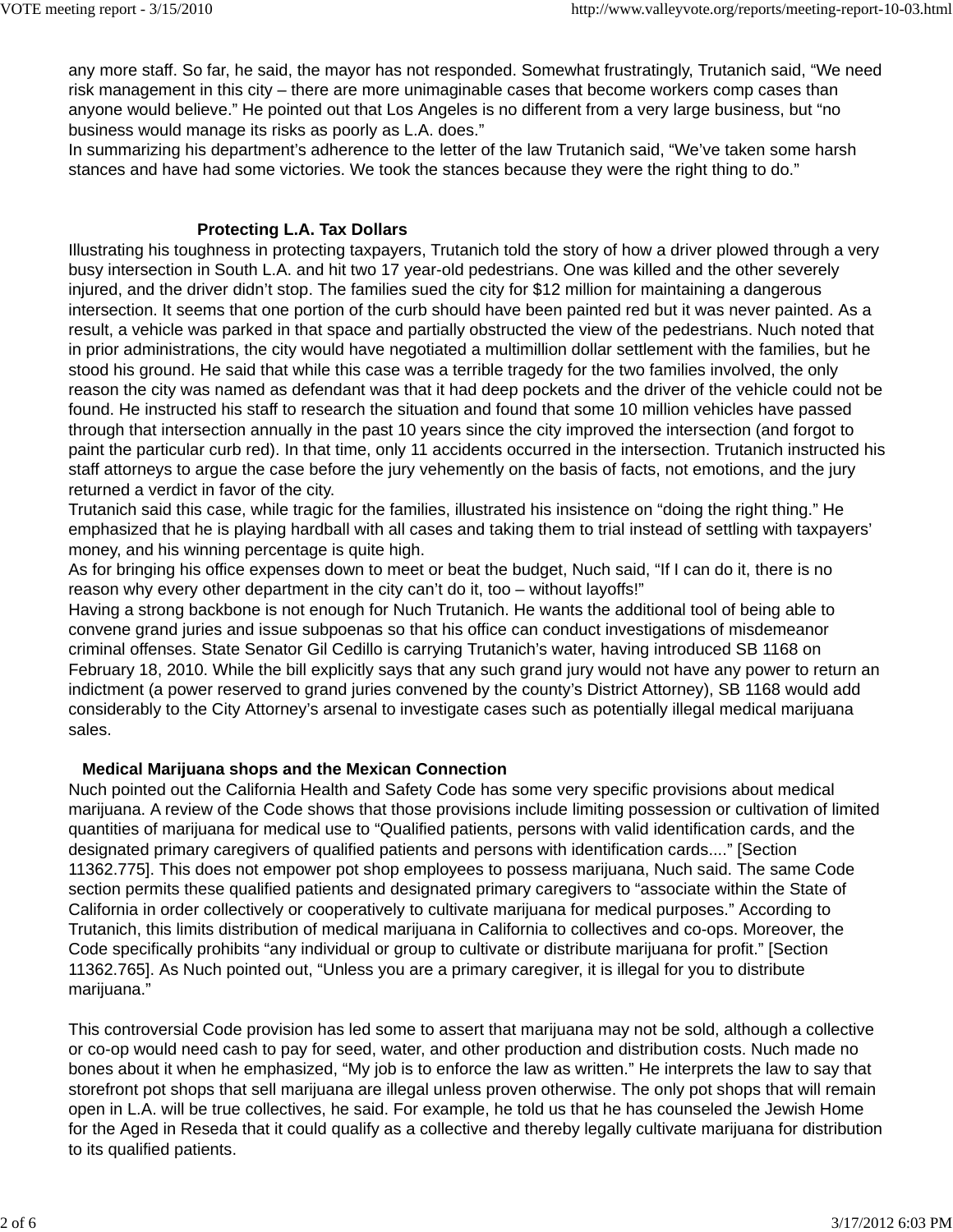One of the things, besides the law, that irks Trutanich about the distribution of marijuana, whether for medical or recreational purposes, is that most of it is grown using heavy duty pesticides that are absorbed into the marijuana plants. He has had the LAPD collect samples of marijuana from pot shops all over the city and had them tested at a federal FDA lab, and found the level of pesticides to be 1,000 times the level permitted by the FDA in otherwise legal foods. He noted that in California the Sherman Food, Drug, and Cosmetic Law [Health and Safety Code, Sections 109875-111915] protects consumers much like the FDA does at the federal level.

As a result, Nuch has initiated the creation of a "marijuana DNA" database and is working through the American Prosecutors Association to expand this database throughout the country. He is certain that by using this database authorities will be able to trace marijuana to its sources, which he is certain are in Mexico.

Which brought Nuch to the topic of the current violence between rival Mexican drug cartels. He predicted that these cartels are eyeing the pot shops in L.A. and elsewhere in the U.S. as important components of their drug distribution systems if marijuana is legalized in the U.S. It is such a potentially lucrative proposition that he said he fully expects to see heavy funding of political campaigns to legalize marijuana, whether for medical or recreational use, or both. And the shocker is that he predicted that much of that funding will come from the Mexican cartels (he did not elaborate as to how the funds would be funneled into the campaigns, though).

#### **Enforcing the City's Sign and Billboard Ordinance**

The city has historically had thousands of illegal or unregistered billboards spread all over the city. Prior to his inauguration, the city was known to create "sign districts" of one block square to accommodate billboard companies. The previous City Attorney had lost every billboard case it tried. But when he came into office, Nuch told all the billboard companies that they had 90 days from his inauguration date (he actually gave them 180 days) to bring their signs into compliance with the city's billboard ordinance. Then he started to fight the companies and he has won every case, he said. Two recent cases were most notable, involving electronic billboards at the L.A. Live entertainment complex adjacent to Staples Center, and an eight-story movie advertisement on an office building across the street from where the Academy Awards were scheduled a few days later.

L.A. Live's developer, AEG, had built and began operating the entertainment venue but had apparently failed to apply for permits for several large signs before the City Council banned all new billboards in the city. The media has fully documented the tussle between AEG and Trutanich, who maintained that AEG did not have a permit and, therefore, could not erect the signs. Nuch said, though, that he offered to go to court and support AEG's bid to erect the signs on the basis that the failure to obtain the permits was merely a bureaucratic screw-up; but AEG chose to go to the City Council instead, which voted 12-0 to have the permits issued to AEG. Nuch commented that he doesn't make policy; he only enforces the law, and he had no authority to grant an exception to the law.

Then, a few days before the February 28th Academy Awards were to take place in the Kodak Theater at Hollywood Blvd. and Highland Ave, a businessman began having a series of three supergraphic signs erected on an aging office building across the street from the theater. It was a prime spot for advertising the film "How to Train Your Dragon" because the sign would be caught by hundreds of cameras trained on the famous red carpet. Trutanich demanded that the first of three sign components be removed, when the second – and then the third – components were hung from the building on successive nights. Trutanich then had an arrest warrant issued and the man was arrested at his home Friday night, February 26, and ordered held over the weekend on \$1 million bail. Trutanich accused the man of three misdemeanor city code violations. The signs came down immediately and the bail was reduced to \$100,000. This case is pending.

Carmen Trutanich gets very excited when talking about what he is trying to do and has accomplished, as evidenced by the length of this report. President Joe Vitti had to cut him off at 9 PM; otherwise Nuch would have regaled us with even more exploits in his first nine months in office.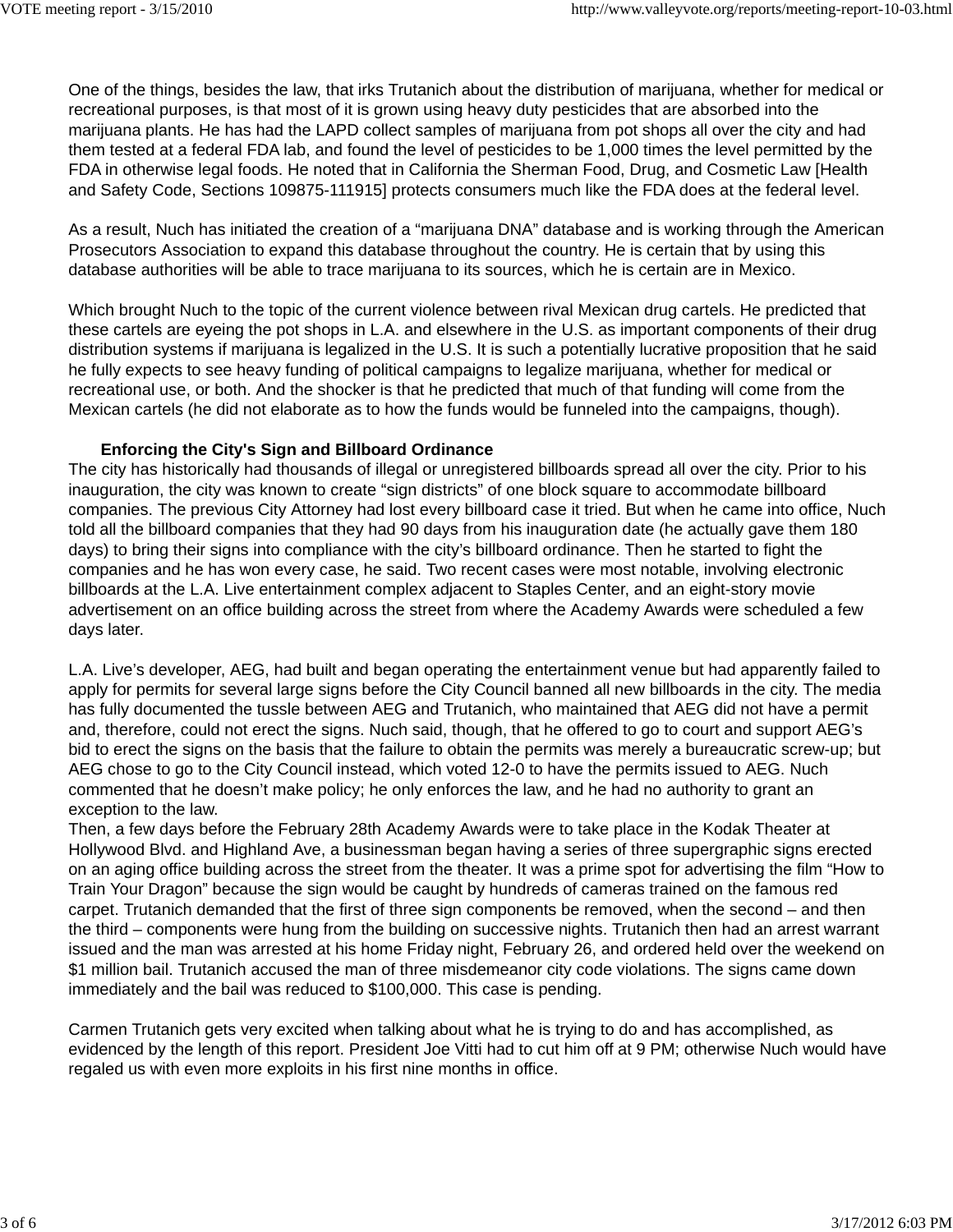# **Valley VOTE Committee Reports**

# **Citizens Redistricting Commission... Warning - Joe Vitti**

Joe Vitti, who has applied to become a member of the 14-member panel that will conduct the redistricting of the state Assembly Districts next fall, warned about a movement by a group of congressional representatives to thwart the redistricting plan that was approved by voters last November (Proposition 11). Apparently these representatives fear that if the state redistricting is conducted by a citizens commission, the redistricting of the congressional districts will be next, and they strongly oppose that.

According to news reports some of the people behind this subterfuge, and their contributions to the effort, are: Karen Bass \$50,000; Alex Padilla \$15,000; Linda Sanchez \$25,000; Nancy Pelosi \$10,000; Mike Honda \$10,000; Diane Watson \$10,000; Howard Berman \$10,000; and Judy Chu \$10,000. The petition campaign is underway with plans to put it on the November 2010 ballot.

## **Nuclear Power Report – Joe Vitti**

## **President Obama's position on U.S. Nuclear Power**

Joe Vitti reminded the meeting attendees that in his State of the Union address on January 28th, President Obama said, "To create more of these clean energy jobs, we need more production, more efficiency, more incentives. And that means building a new generation of safe, clean nuclear power plants in this country."

Keeping to his word, on February 16, 2010 the President announced the U.S. Department of Energy had offered to guarantee loans for the building of two new reactors at the Vogtle Electric Generating Plant in Georgia. **These will be the first nuclear reactors to be built in the U.S. in 30 years** and will add 2,200 mw to the existing plant.

The plant's units 1 and 2 were completed in 1987 and 1989 and their operating licenses will expire in 2049, 60 years after the reactors were completed. Each unit has a Westinghouse pressurized water reactor with a General Electric turbine and electric generator. The Municipal Electric Authority of Georgia is co-owner of the Vogtle plant and the operator is Southern Nuclear Operating Co. Inc.

#### **Clean Nuclear power will lower future power rates in L.A.**

Joe noted that the L.A. DWP anticipates that its electric rates will rise to about 17.7 cents per kWh by 2014, which would be a 68% increase over the 2008 rates. The increase can be largely attributed to the higher costs per kWh from wind and solar, which the DWP is committed to adding to the energy mix to reach 35% renewables by the year 2020. At this price (17.7 cents per kWh), nuclear energy becomes quite competitive price wise and should therefore be included if in the mix, according to Vitti. The Palo Verde nuclear power plant in Arizona, in which the DWP is a minority partner, provides about 9% of the DWP's mix currently, at a cost to the DWP similar to its cost of coal-generated power. If the Palo Verde capacity were increased by two additional reactors, for which the plant was designed, the amount of nuclear energy in the DWP's mix could be raised from 9% to15%. The DWP, however, continues to maintain that nuclear power is too expensive and refuses to consider Palo Verde expansion or any other nuclear energy sources.

Joe also noted, however, that with modern nuclear plants being licensed for 60 years, the owner has more than ample time to recover its capital costs as well as all operating, maintenance, and decommissioning costs. Joe noted that the Fresno Nuclear Energy Group, about which he reported in the January 18,2010 Valley VOTE meeting, has now signed a contract with the French engineering firm Areva, which is a leading builder of nuclear power plants. Areva reportedly will ship spent fuel rods back to France for reprocessing and reuse, to circumvent a long standing Ca. State requirement to have a solution to the safe permanent storage requirements for spent fuel.

# **Housing – Vic Viereck**

#### **The City charges a 150% late fee penality.**

Each year the City of Los Angeles's Housing Department assesses apartment owners Rent Registration and Systematic Code Enforcement Fees. The fees are due by the last day of February. If that day is on a weekend or holiday, the due date is on the next business day. Unlike other governmental taxes and fees, the amount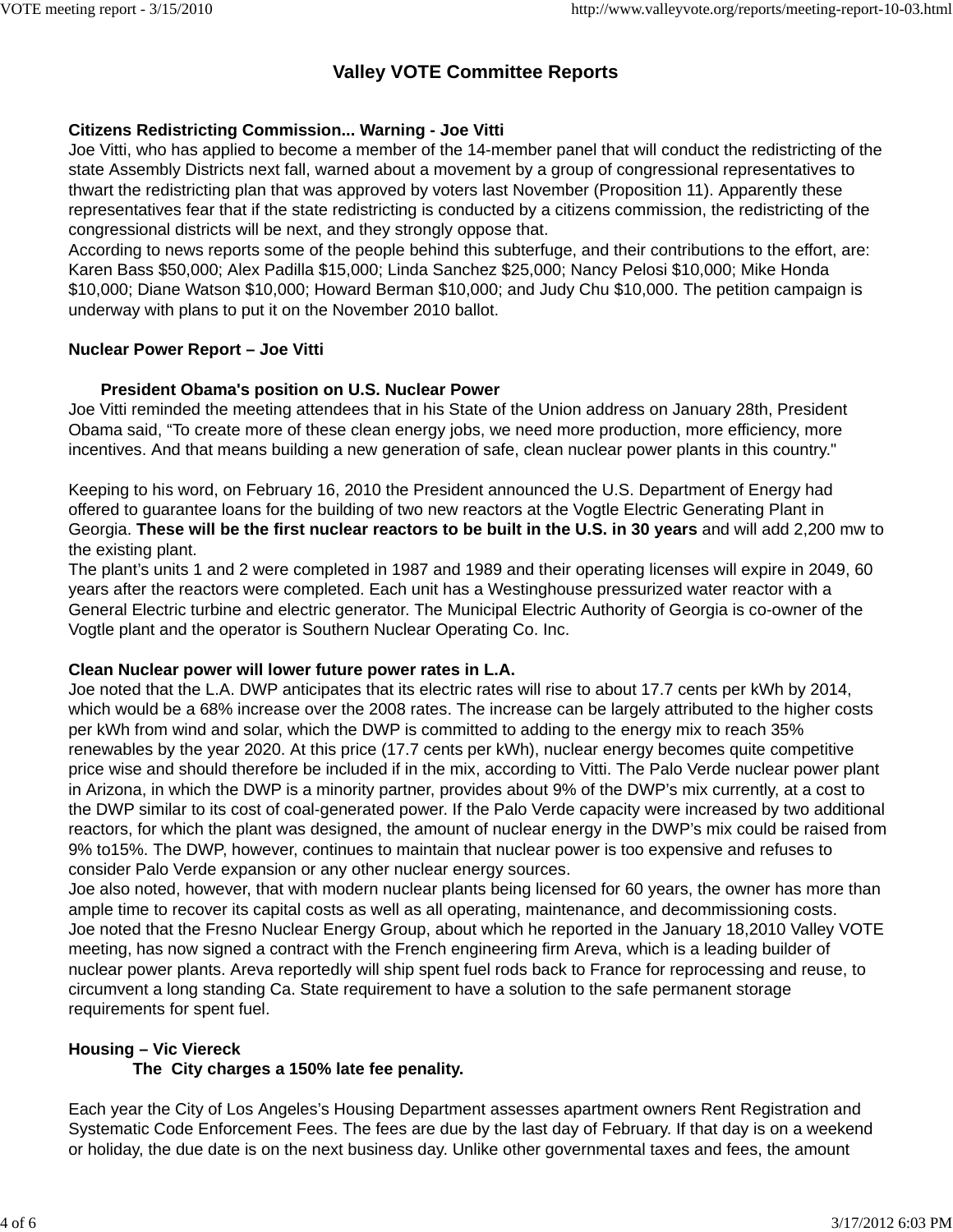assessed needs to actually be received by the due date. The post marked date is not relevant. If the assessed amount is not received by the due date, the late penalty until March 31 is 58.57%. If it's received after March 31, the penalty is 149.88%. The amount assessed for each unit is \$54.23. With the first penalty it grows to \$85.99 per unit, and to \$135.51 per unit with the second penalty rate. Also, if the owner fails to pay for the Rent Registration Certificate, the owner is prohibited from collecting any rent from the respective tenants. Elected public officials make such a fuss when businesses charge high service charges, interest, and late fees. But the Housing Department's penalties would make organized crime jealous, Vic said. If property taxes are paid late, the late charge is about 10.5%. Late charges for Federal and California income tax are at that same general level.

Vic argued that the city should not assess any penalties in excess of 10%.

# **L.A. World Airports (LAWA) – Denny Schneider**

Denny could not attend the meeting because of a family medical event, but he provided his report, which Joe Vitti read to attendees.

Airline traffic is slightly up from its lowest point but continues to be depressed; LAX is at about 54 Million Annual Passengers (MAP), which is down from 68 MAP before 9/11/2001. Experts disagree on what will happen over the next few years, but several expect a gradual improvement in passenger volume while others expect a double-dip reduction again. Either way it's not heartwarming. Several overseas carriers, including Qantas, are removing many of their first class seats and reducing business class seating in response to the downturn.

The draft Northside Runway Safety Report, prepared by a team of academics based on simulation studies by NASA, was released this past month. It concludes that the runway is already safer than most equivalent runway complexes in the nation. Although there can be additional improvement reaped from expanding the distance between the runways, the report states that the incremental increase would be small and the expense of moving runways could be better spent on other safety improvements.

The Tom Bradley International Terminal expansion, to construct a new building with newer, larger aircraft gates about 75 feet further back, is progressing in stages. LAWA has just authorized another \$2 billion in bonds to help pay for it. Meanwhile the Central Utilities Plan, to update the 1960s heating, cooling, and electrical service, is progressing as well as the midfield taxiway project. Of note, few of the traveler-oriented "green light" projects, such as the Consolidated Rental Car Facility, have progressed. Many other critical repairs, such as fixing the upper roadway in the Central Terminal area, remain "planned" but not started.

# **Transportation – Bart Reed**

#### "**Corridor" vs "Hub and Spoke" Rail Systems**

Bart's main point was that rail "corridors" do well financially while so-called hub-and-spoke commuter-oriented systems suffer financially. For example, the "LoSan" corridor, running between San Luis Obispo and San Diego (and running diagonally through the San Fernando Valley), is second only to the Boston-Washington D.C. corridor in passenger volume in the country, and it is profitable. Yet the MetroLink spokes, all of which run from outlying areas like Moorpark and the Antelope Valley into downtown L.A., struggle to break even. That's why MetroLink has proposed service cuts during the day between commuter rush hours.

Bart told us that the Transit Coalition, of which he is Executive Director, is discussing redesigning the MetroLink's services into corridor-type lines that would not end at Union Station; rather, the lines would extend southward into Orange County. By eliminating the necessity to change trains – and waiting for the next train – a passenger could travel from Moorpark or Lancaster to Buena Park or Anaheim without getting out of his/her seat. This would encourage greater use of trains, thereby increasing revenue, probably cost no additional funds, and relieve highway traffic. Reed said he is discussing this concept with county representatives and MetroLink management and board members, and he reported to us that they are "getting excited" about the idea. Adding to the value of such corridor-type service, Burbank Airport is planning to build a people-mover between the airport and the nearby MetroLink station, which should benefit both the airport and MetroLink.

#### **Next Meeting**

Valley VOTE will hold its next meeting at Galpin Ford on Monday, April 19, 2010 starting at 6:30PM. Ron Kaye will be our featured speaker